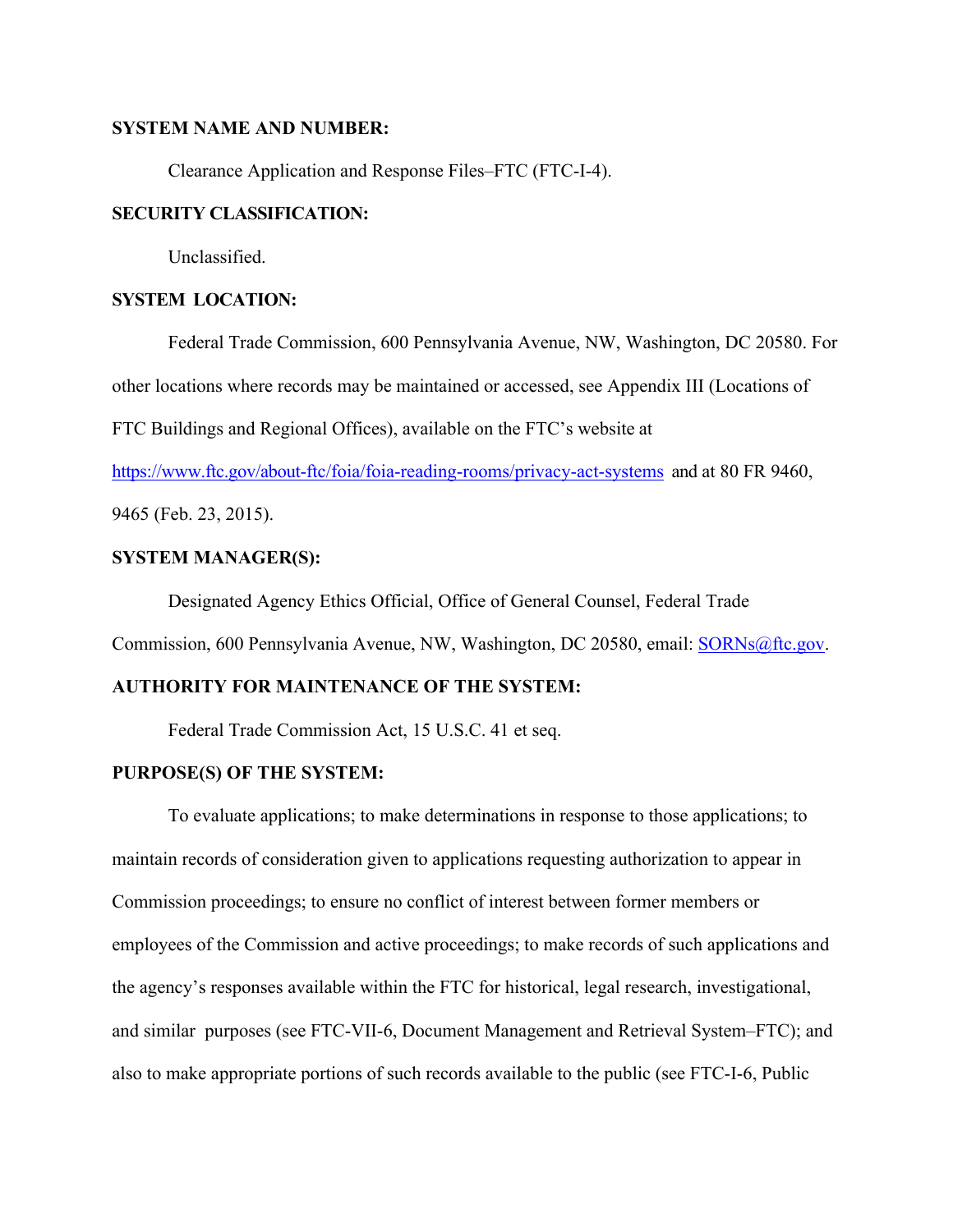Records–FTC).

## **CATEGORIES OF INDIVIDUALS COVERED BY THE SYSTEM:**

Former members or employees of the Commission who request authorization to appear or participate in a proceeding or investigation, formal or informal, which was pending in any manner in the Commission during that individual's tenure at the Commission.

## **CATEGORIES OF RECORDS IN THE SYSTEM:**

Name, address, and current employment status of the requesting individual, as well as the nature of any connection with the proceeding or investigation for which clearance is sought; letters responding to those requests indicating the determination of the Commission and outlining reasons for any denial or restriction; internal Commission memoranda evaluating the request and discussing the status of any relevant pending matters.

## **RECORD SOURCE CATEGORIES:**

 Individual on whom the record is maintained and Commission staff who prepare the memoranda and response to request.

# **ROUTINE USES OF RECORDS MAINTAINED IN THE SYSTEM, INCLUDING CATEGORIES OF USERS AND THE PURPOSES OF SUCH USES:**

Records in this system may be disclosed on the FTC's public record under the FTC's Rules of Practice. See FTC-I-6, Public Records–FTC.

For other ways that the Privacy Act permits the FTC to use or disclose system records outside the agency, see Appendix I (Authorized Disclosures and Routine Uses Applicable to All FTC Privacy Act Systems of Records), available on the FTC's website at https://www.ftc.gov/about-ftc/foia/foia-reading-rooms/privacy-act-systems and at 83 FR 55541, 55542-55543 (Nov. 6, 2018).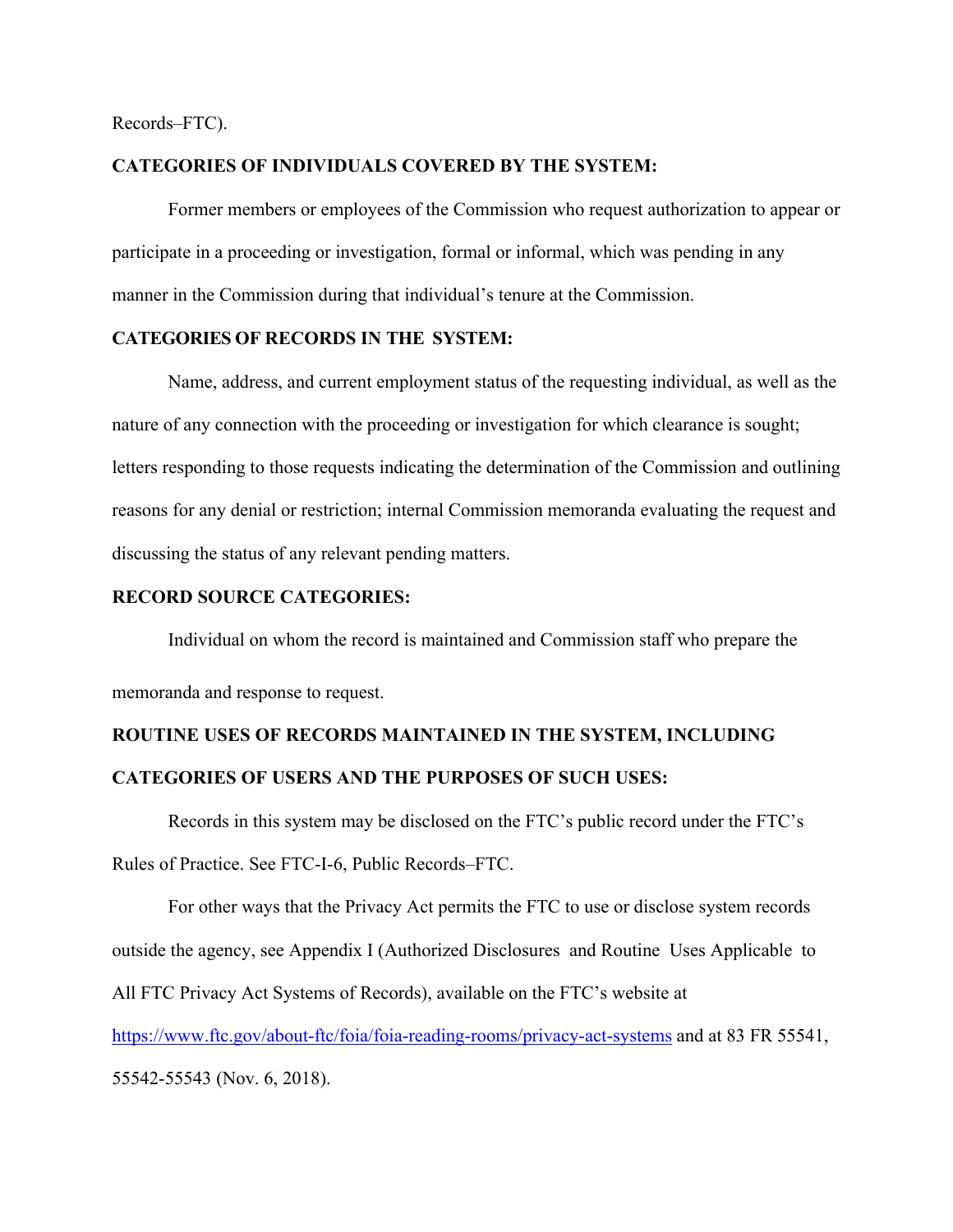#### **POLICIES AND PRACTICES FOR STORAGE OF RECORDS:**

The FTC generally maintains these records in electronic or paper format.

# **POLICIES AND PRACTICES FOR RETRIEVAL OF RECORDS:**

Indexed by name of the applicant and by the name of the investigation or proceeding.

# **POLICIES AND PRACTICES FOR RETENTION AND DISPOSAL OF RECORDS:**

Records are retained and disposed of under applicable schedules and procedures approved by the National Archives and Records Administration.

#### **ADMINISTRATIVE, TECHNICAL, AND PHYSICAL SAFEGUARDS:**

For records other than those made public, access is restricted to agency personnel or contractors whose responsibilities require access. Paper records are maintained in lockable rooms or file cabinets. Access to electronic records is controlled by "user ID" and password combination and/or other appropriate electronic access or network controls (e.g., firewalls). FTC buildings are guarded and monitored by security personnel, cameras, ID checks, and other physical security measures.

#### **RECORD ACCESS PROCEDURES:**

See § 4.13 of the FTC's Rules of Practice, 16 CFR 4.13. For additional guidance, see also Appendix II (How to Make A Privacy Act Request), available on the FTC's website at https://www.ftc.gov/about-ftc/foia/foia-reading-rooms/privacy-act-systems and at 73 FR 33592, 33634 (June 12, 2008).

#### **CONTESTING RECORD PROCEDURES:**

See § 4.13 of the FTC's Rules of Practice, 16 CFR 4.13. For additional guidance, see also Appendix II (How to Make A Privacy Act Request), available on the FTC's website at https:/www.ftc.gov/about-ftc/foia/foia-reading-rooms/privacy-act-systems at 73 FR 33592,